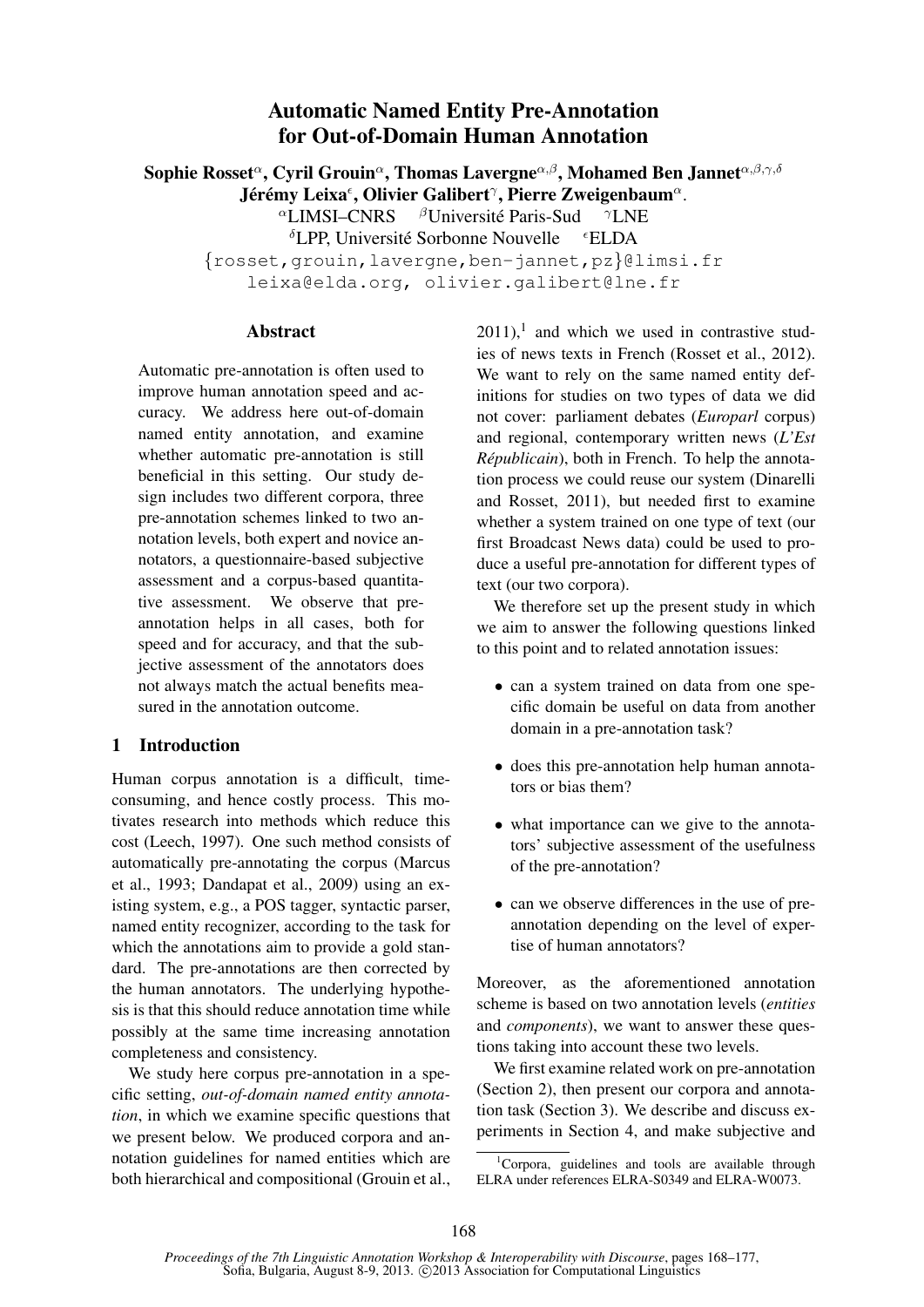quantitative observations in Sections 5 and 6. Finally, we conclude and present some perspectives in Section 7.

### 2 Related Work

Facilitating human annotations has been the topic of a large amount of research. Two different approaches can be distinguished: active learning (Ringger et al., 2007; Settles et al., 2008) and pre-annotation (Marcus et al., 1993; Dandapat et al., 2009). Our work falls into the latter type.

Pre-annotation can be used in several ways. The first is to provide annotations to be corrected by human annotators (Fort and Sagot, 2010). A variant consists of merging multiple automatic annotations before having them corrected by human curators to produce a gold-standard (Rebholz-Schuhmann et al., 2011). The second type consists of providing clues to help human annotators perform the annotation task (Mihaila et al., 2013).

This work addresses the first type, a singlesystem pre-annotation with human correction. An objective is to examine whether a system trained on one type of text can be useful to pre-annotate texts of a different type. Most previous studies have been performed on well-behaved tasks such as part-of-speech tagging on in-domain data, i.e., the model used for pre-annotating the target data had been trained on similar data. For instance, Fort and Sagot (2010) provide a precise evaluation of the usefulness of pre-annotation and compare the impact of different quality levels in POS taggers on the Penn TreeBank corpus. They first trained different models on the training part of the corpus and applied them to the test corpus. The preannotated test corpus was then corrected by humans. They reported gains in accuracy and interannotator agreement. The study focused on the minimal quality (accuracy threshold) of automatic annotation that would prove useful for human annotation. They reported a gain for human annotation when accuracy ranged from 66.5% to 81.6%. On the contrary, for a semantic-frame annotation task, Rehbein et al. (2009) observed no significant gain in quality and speed of annotation even when using a state-of-the-art system.

Generally speaking, annotators find the preannotation stage useful (Rehbein et al., 2009; South et al., 2011; Huang et al., 2011). Annotation managers consider that a bias may occur depending on how much human annotators trust

the pre-annotation (Rehbein et al., 2009; Fort and Sagot, 2010; South et al., 2011). In their framesemantic argument structure annotation, Rehbein et al. (2009) addressed a specific question considering a two-level annotation scheme: is the preannotation of frame assignment (low-level annotation) useful for annotating semantic roles (highlevel annotation)? Although for the low-level annotation task they observed a significant difference in quality of final annotation, for the high-level task they found no difference.

Most of these studies used a pre-annotation system trained on the same kind of data as those which were to be annotated manually. Nevertheless some system-oriented studies have focused on the results obtained by systems trained on one type of corpus and applied to another type of corpus, e.g., for a Latin POS tagger (Poudat and Longrée, 2009; Skjærholt, 2011) or for a CoNLL named entity tagger for German (Faruqui and Padó, 2010) for which the authors noticed noticed a reduction of the F-measure when going from in-domain (newswire data, F=0.782 for their best system) to out-of-domain (Europarl data, F=0.656).

One of our objectives is then to examine whether a system trained on one type of text can be useful to pre-annotate texts of a different type. We set up experiments to study precisely the possible induced bias and whether the level of experience of the annotators would make a difference in such a context. In this study, we used two different kinds of corpora, which were both different from the corpus used to train the pre-annotation system.

# 3 Task and corpus description

#### 3.1 Task

In this work, we used the structured named entity definition we proposed in a previous study (Grouin et al., 2011): entities are both hierarchical (types have subtypes) and compositional (types and components are included in entities) as in Figure 1.



Figure 1: Multi-level annotation of entity subtypes (red tags) and components (*blue* tags): *the financial analysts of the EBI*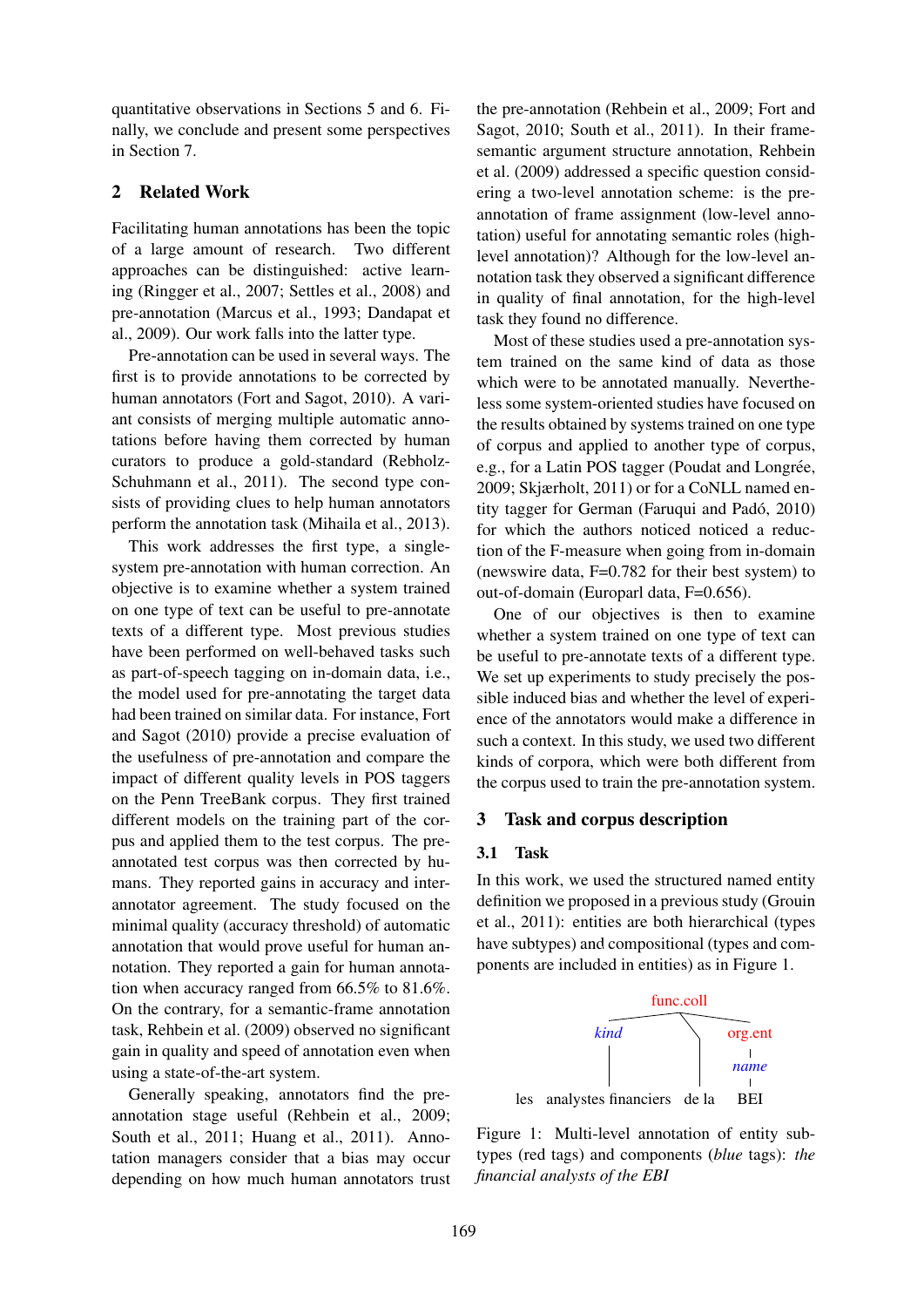This taxonomy of entity types is composed of 7 types (*person, location, organization, amount, time, production* and *function*) and 32 sub-types (individual person *pers.ind* vs. group of persons *pers.coll*; administrative organization *org.adm* vs. services *org.ent*; etc.). Types and subtypes constitute the first level of annotation.

Within these categories, components are second-level elements (*kind, name, first.name*, etc.), and can never be used outside the scope of a type or subtype element.

# 3.2 Corpora

Two French corpora were sampled from larger ones:

- Europarl: Prepared speech (*Parliament Debates—Europarl*): 15,306 word extract;
- Press: Local, contemporary written news (*L'Est Républicain*): 11,146 word extract.

These corpora were automatically annotated using the system described in (Dinarelli and Rosset, 2011). This system relies on a Conditional Random Field (CRF) model for the detection of components and on a probabilistic context-free grammar (PCFG) model for types and sub-types. These models have been trained on Broadcast News data. This system achieved a Slot Error Rate (Makhoul et al., 1999) of 37.0% on Broadcast conversation and 29.7% on Broadcast news, and ranked first in the Quaero evaluation campaign (Galibert et al., 2011).

# 4 Experiments

In this section we present the protocol we designed to study the usefulness of pre-annotation under different conditions, and its overall results.

# 4.1 Protocol

We defined the following protocol, similar to the one used in Rehbein et al. (2009).

Corpora. Four versions of our two corpora were prepared:  $(i)$  raw text,  $(ii)$  pre-annotation of types, *(iii)* pre-annotation of components, and  $(iv)$  full pre-annotation of both types and components. Each of these four versions was split into four quarters.

Annotators. Eight human annotators were involved in this task. Among them, four are considered as expert annotators (they annotated corpora in the previous years) while the four remaining ones are novice annotators (this was the first time they annotated such corpora; they were given training sessions before starting actual annotation). We defined four pairs of annotators, where each pair was composed of an expert and a novice annotator.

Quarter allocation. We allocated each corpus quarter in such a way that each pair of annotators processed, in each corpus, material from each one of the four pre-annotated versions (see Table 3). The same allocation was made in both corpora.

# 4.2 Results

For each corpus part, a reference was built based on a majority vote by confronting all annotations. The resulting reference corpus is presented in Table 1.

|          | Corpus         | # comp. | # types | # entities | # words |
|----------|----------------|---------|---------|------------|---------|
|          | Q1             | 481     | 310     | 791        | 3047    |
| Press    | Q2             | 367     | 246     | 673        | 2628    |
|          | Q <sub>3</sub> | 495     | 327     | 822        | 2971    |
|          | O4             | 413     | 282     | 695        | 2600    |
|          | Q1             | 362     | 259     | 621        | 3926    |
|          | Q2             | 309     | 221     | 530        | 3809    |
| Europarl | Q <sub>3</sub> | 378     | 247     | 625        | 3604    |
|          | )4             | 413     | 299     | 712        | 3967    |

Table 1: General description of the reference annotations: number of components, types, entities (the sum of components and types), and words

Table 2 presents the performance of the automatic pre-annotation system against the reference corpus. We used the well known F-measure and in addition the Slot Error Rate as it allows to weight different error classes (deletions, insertions, type or frontier errors). Fort and Sagot (2010) reported a gain in human annotation when pre-annotation accuracy ranged from 66.5% to 81.6%. Given their results we can hope for a gain in both accuracy and annotation time when using pre-annotation.

Table 3 presents all results obtained by each annotators given each pre-annotation condition (raw, components, types and full) in terms of precision, recall and F-measure.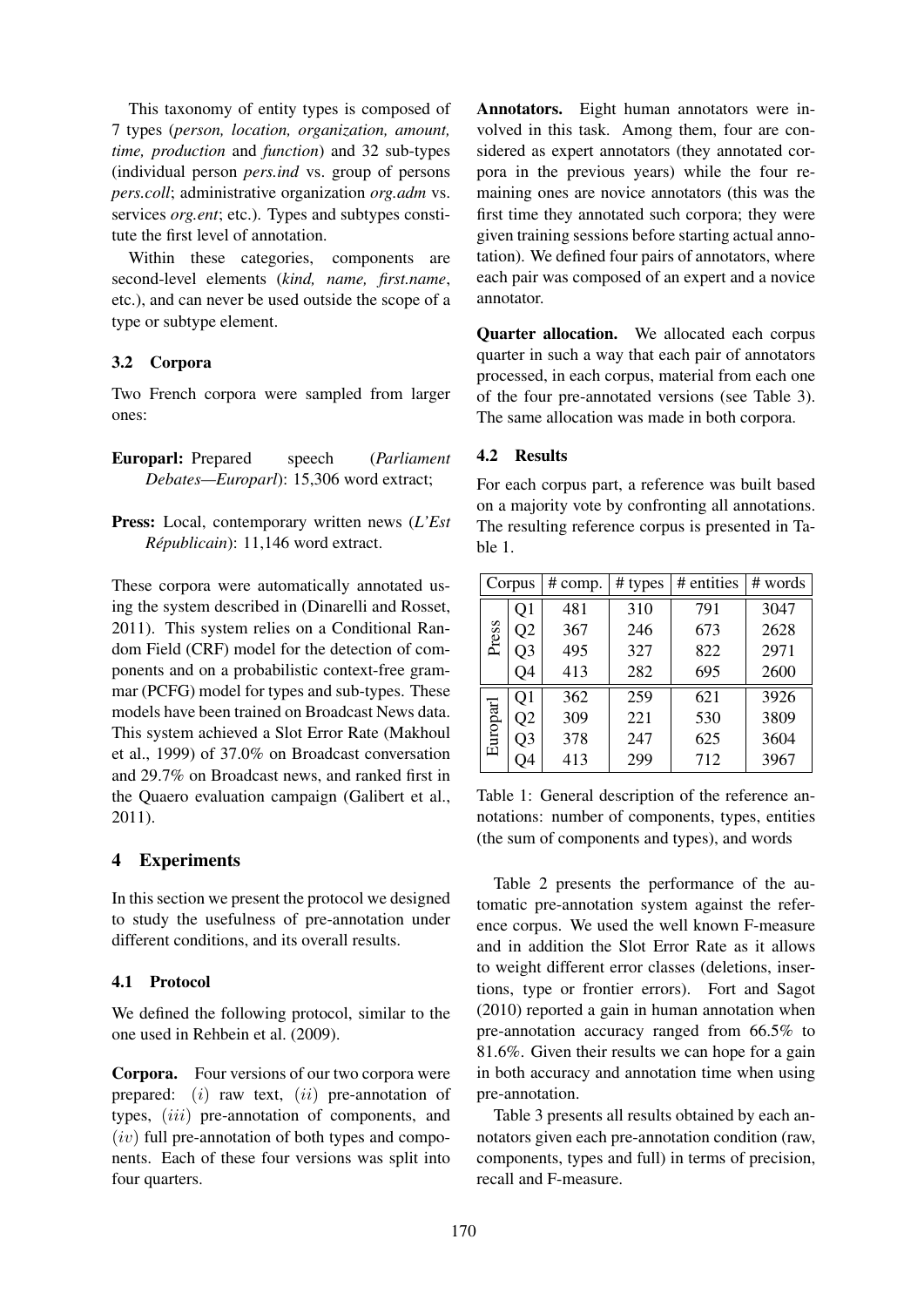| Corpus   | #              | Raw text    |                   |   | Components |                   | <b>Types</b> |   | Full              |                   |              |                   |                   |
|----------|----------------|-------------|-------------------|---|------------|-------------------|--------------|---|-------------------|-------------------|--------------|-------------------|-------------------|
|          |                | $\mathbf R$ | P                 | F | R          | P                 | F            | R | P                 | F                 | $\mathbb{R}$ | P                 | $\mathbf{F}$      |
|          | Q1             |             | 0.874 0.777 0.823 |   |            | 0.876 0.741 0.803 |              |   |                   | 0.824 0.870 0.846 |              | 0.852 0.800 0.825 |                   |
|          |                |             | 0.810 0.766 0.788 |   |            | 0.815 0.777 0.796 |              |   | 0.645 0.724 0.683 |                   |              | 0.844 0.785 0.813 |                   |
|          | Q2             |             | 0.765 0.796 0.780 |   |            | 0.870 0.773 0.819 |              |   | 0.822 0.801 0.812 |                   |              |                   | 0.917 0.773 0.839 |
| Press    |                |             | 0.558 0.654 0.602 |   |            | 0.826 0.775 0.800 |              |   | 0.815 0.777 0.795 |                   |              | 0.816 0.752 0.783 |                   |
|          | Q <sub>3</sub> |             | 0.835 0.715 0.771 |   |            | 0.888 0.809 0.847 |              |   | 0.884 0.796 0.837 |                   |              |                   | 0.887 0.859 0.873 |
|          |                |             | 0.792 0.689 0.736 |   |            | 0.904 0.780 0.837 |              |   | 0.876 0.771 0.820 |                   |              | 0.780 0.827 0.803 |                   |
|          | Q <sub>4</sub> |             | 0.802 0.757 0.779 |   |            | 0.845 0.876 0.860 |              |   | 0.900 0.702 0.789 |                   |              |                   | 0.914 0.840 0.876 |
|          |                |             | 0.794 0.727 0.759 |   |            | 0.696 0.715 0.705 |              |   | 0.812 0.701 0.752 |                   |              | 0.802 0.757 0.779 |                   |
|          | Q <sub>1</sub> |             | 0.809 0.728 0.766 |   |            | 0.800 0.568 0.665 |              |   | 0.776 0.862 0.817 |                   |              | 0.754 0.720 0.736 |                   |
|          |                |             | 0.754 0.720 0.736 |   |            | 0.720 0.609 0.660 |              |   | 0.687 0.607 0.644 |                   |              | 0.736 0.638 0.683 |                   |
|          |                |             | 0.776 0.792 0.784 |   |            | 0.782 0.617 0.690 |              |   | 0.797 0.645 0.713 |                   |              | 0.821 0.526 0.641 |                   |
| Europarl | Q2             |             | 0.563 0.498 0.529 |   |            | 0.802 0.619 0.699 |              |   | 0.698 0.553 0.617 |                   |              |                   | 0.769 0.566 0.652 |
|          | Q <sub>3</sub> |             | 0.747 0.459 0.569 |   |            | 0.749 0.624 0.681 |              |   | 0.805 0.800 0.803 |                   |              |                   | 0.735 0.744 0.739 |
|          |                |             | 0.732 0.598 0.658 |   |            | 0.736 0.717 0.726 |              |   | 0.822 0.738 0.777 |                   |              |                   | 0.808 0.734 0.769 |
|          | Q <sub>4</sub> |             | 0.742 0.624 0.678 |   |            | 0.874 0.760 0.813 |              |   | 0.732 0.480 0.580 |                   |              | 0.743 0.608 0.669 |                   |
|          |                |             | 0.721 0.566 0.634 |   |            | 0.695 0.652 0.672 |              |   | 0.707 0.600 0.649 |                   |              |                   | 0.738 0.603 0.664 |

Table 3: Overall recall, precision and F-measure for each pair of annotators *(blue: pair #1, ocre: pair #2, green: pair #3, white: pair #4)* on each corpus quarter *(Q1, Q2, Q3, Q4)*, depending on the kind of pre-annotation *(raw text, only components, only types, full pre-annotation)*. Expert annotator is on the upper line of each quarter, novice annotator is on the lower line. Boldface indicates the best F-measure for each novice and expert annotator among all pre-annotation tasks in a given corpus quarter

| Corpus   |                | Components |            | <b>Types</b> |            | Full |            |
|----------|----------------|------------|------------|--------------|------------|------|------------|
|          |                | F          | <b>SER</b> | F            | <b>SER</b> | F    | <b>SER</b> |
|          | O1             | 72.4       | 37.9       | 63.5         | 46.3       | 68.9 | 41.0       |
| Press    | Q <sub>2</sub> | 77.2       | 32.2       | 66.8         | 43.5       | 73.1 | 36.6       |
|          | Q3             | 76.1       | 34.1       | 68.3         | 41.7       | 73.1 | 36.9       |
|          | O4             | 76.1       | 33.3       | 63.3         | 45.7       | 71.0 | 38.2       |
|          | Q <sub>1</sub> | 61.9       | 49.9       | 57.5         | 55.4       | 60.1 | 52.2       |
|          | Q <sub>2</sub> | 61.2       | 51.3       | 54.6         | 54.3       | 58.5 | 52.5       |
| Europarl | Q3             | 61.6       | 50.1       | 53.3         | 55.7       | 58.2 | 52.2       |
|          | Q4             | 57.1       | 57.0       | 48.1         | 59.7       | 53.3 | 58.1       |
| Broad.   |                | 88.3       | 29.1       |              | 39.1       | 73.2 | 33.1       |

Table 2: F-measure and Slot Error Rate achieved by the automatic system on each kind of annotation and on in-domain broadcast data

We also computed inter-annotator agreement (IAA) for each corpus considering two groups of annotators, *experts* and *novices*. We consider that the inter-annotator agreement is somewhere between the F-measure and the standard IAA considering as *markables* all the units annotated by at least one of the annotators (Grouin et al., 2011). We computed Scott's Pi (Scott, 1955), and Cohen's Kappa (Cohen, 1960). The former considers

one model for all annotators while the latter considers one model per annotator. In our case, these two values are almost the same, which means that the proportions and kinds of annotations are very similar across experts and novices. Figure 2 shows the IAA (Cohen's Kappa and F-measure) obtained on the two corpora given the four pre-annotation conditions (no pre-annotation, components, types, and full pre-annotation). As we can see, IAA is systematically higher for the *Press* corpus than for the *Europarl* corpus, which can be linked to the higher performance of the automatic preannotation system on this corpus. We also can see that pre-annotation always improves agreement and that full pre-annotation yields the best result. We observe that, as expected, pre-annotation leads human annotators to obtain higher consistency.

#### 5 Subjective assessment

An important piece of information in any annotation campaign is the feelings of the annotators about the task. This can give interesting clues about the expected quality of their work and on the usefulness of the pre-annotation step. We asked the annotators a few questions concerning several features of this project, such as the annotation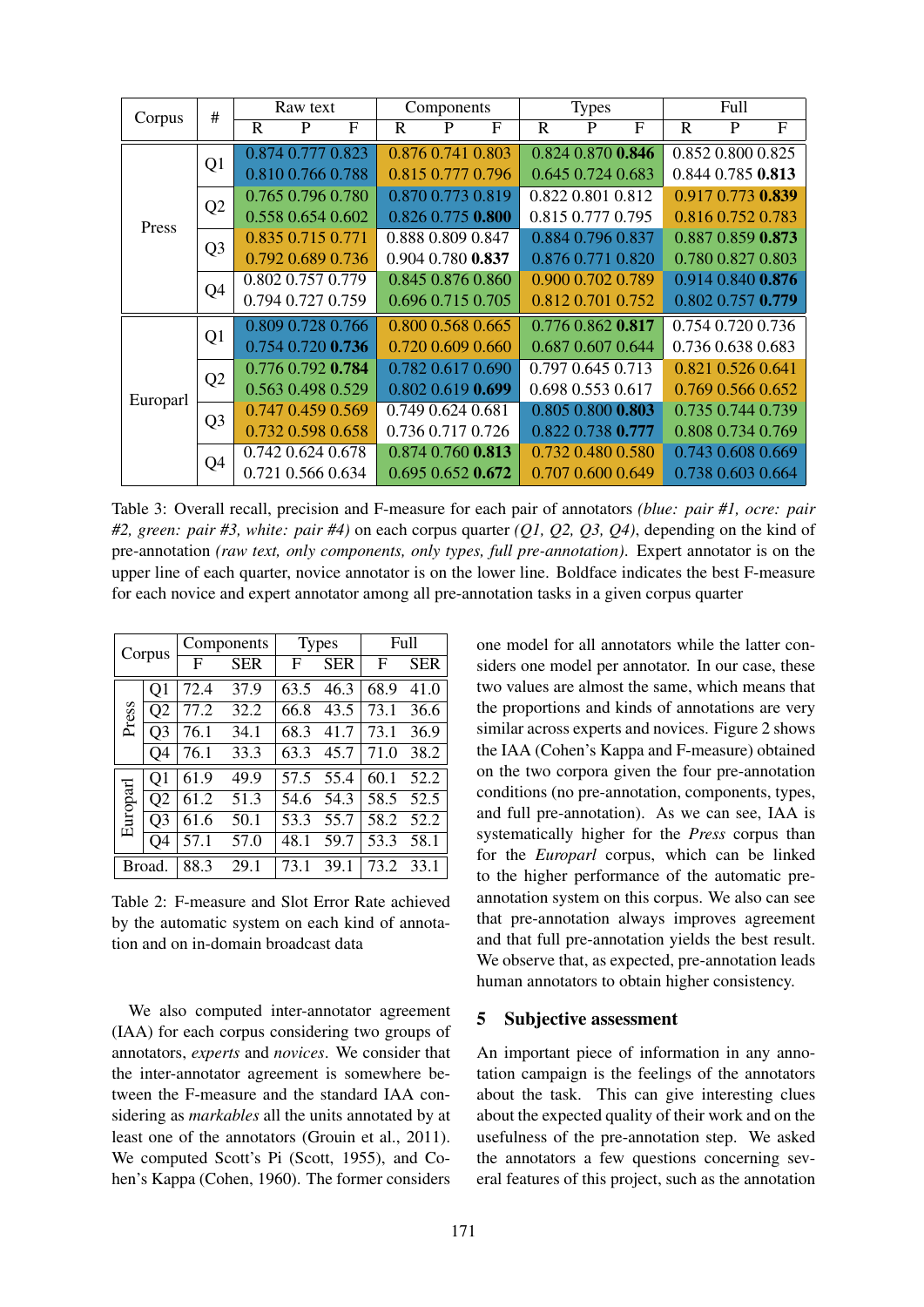

Figure 2: Cohen's Kappa (red and blue) and Fmeasure (green and pink) measuring agreement of experts and novices on Press and Europarl corpora in four pre-annotation conditions. Each measure compares the concatenated annotations of the four experts with the four novices.

manual, or how they assessed the benefits of preannotation in the different corpora (Section 5.1). Another important point is the experience of the annotators, which we also examine in the light of theirs answers to the questionnaire (Section 5.2).

#### 5.1 Questionnaire

The questionnaire submitted to the annotators contained 4 questions, dealing with their feedback on the annotation process:

- 1. According to you, which level of preannotation has been the most helpful during the annotation process? Types, components, or both?
- 2. To what extent would you say that preannotation helped you in terms of precision and speed? Did it produce many errors you had to correct?
- 3. If you had to choose between the Europarl corpus and the Press corpus, could you say that one has been easier to annotate than the other?
- 4. Concerning the annotation manual, are there topics that you would like to change, or correct? In the same way, which named entities caused you the most difficulties to deal with?

All 8 annotators answered these questions. We summarize below what we found in their answers.

## 5.1.1 Level of pre-annotation

Most of the annotators preferred the corpora that were pre-annotated with types only. The reason, for the most part, is that a pre-annotation of types allows the annotator to work faster on their files, because guessing the components from the types is easier than guessing types from components.<sup>2</sup> Indeed, the different types of entities defined in the manual always imply the same components, be they specific (to one entity type) or transverse (common to several entity types). On the contrary, a transverse component, such as  $\langle$ kind $\rangle$ , can be part of any type of named entity. The other reason for this choice of pre-annotation concerns the readability brought to the corpora. An annotation with types only is easier to read than an annotation with components, and less exhausting after many hours of work on the texts.

## 5.1.2 Gain in precision and speed

What motivated the answers to the second question mainly concerns the accuracy of the different pre-annotation methods. While all of them presented errors that needed to be corrected, the preannotation of types was the one that they felt presented the smaller number of errors. Thus, annotators spent less time reviewing the corpora in search of errors, compared to the other pre-annotated corpora (with components, and with both types and components), where more errors had to be spotted and corrected. This search for incorrect preannotations impacted the time spent on each corpus. Indeed, most annotators declared that preannotation with types was quicker to deal with than other pre-annotation schemes.

## 5.1.3 Corpus differences

About one half of the annotators agreed that the Europarl corpus had been more difficult to annotate. Despite obvious differences in register, sentence structure and vocabulary between the two corpora, Europarl seemed more redundant and complex than the other corpus. For instance, one of the annotators declared:

> The Europarl corpus is more difficult to annotate in the sense that the existing types and components do not always match the realities found in the corpus, either because their definitions

 $2$ This feeling is supported by results about ambiguity presented in Fort et al. (2012).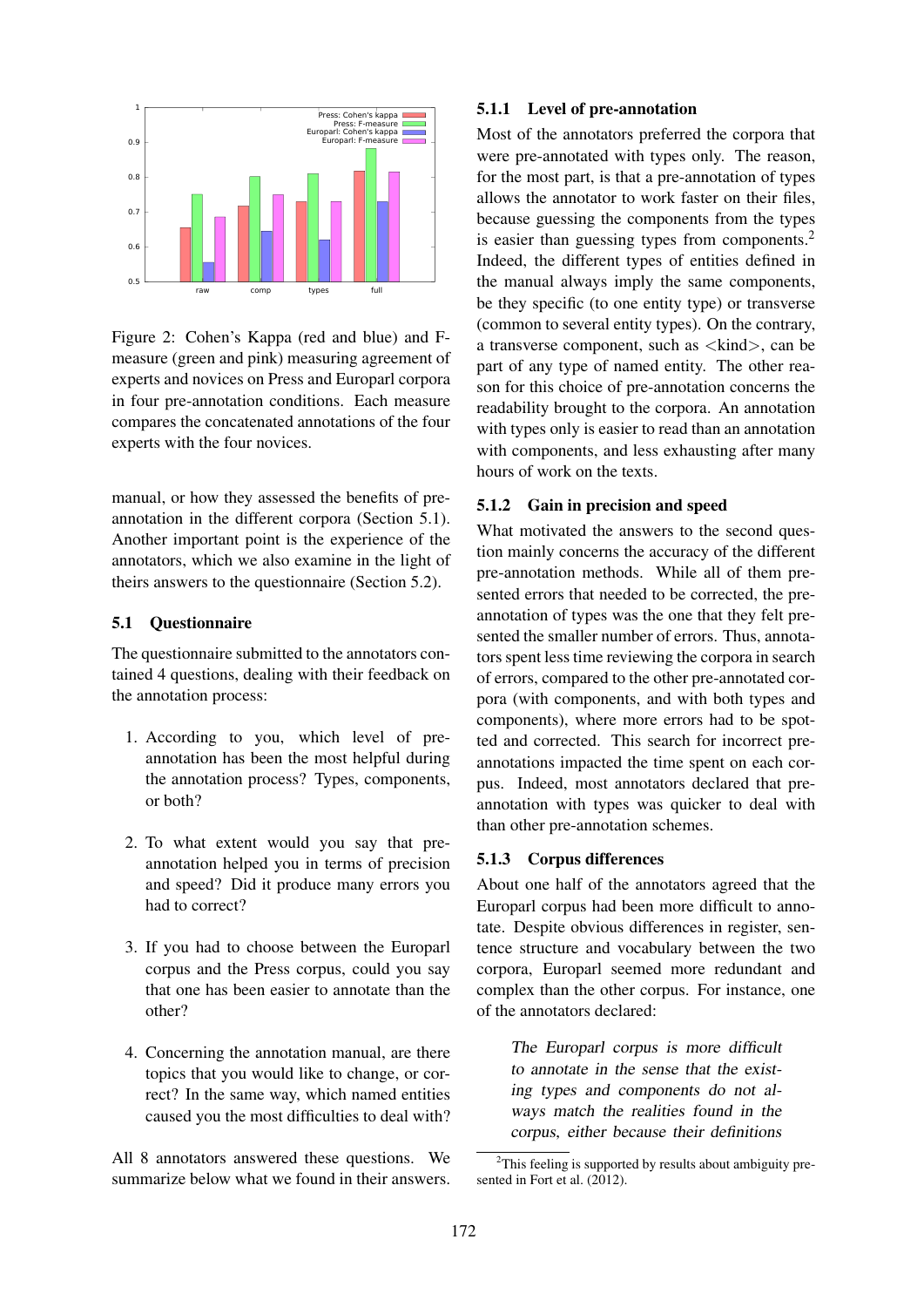cannot apply exactly, or because the required types and components are missing (mainly for frequencies: "five times per year").

The other half of the annotators did not feel any specific difficulties in annotating one corpus or the other. According to them, both corpora are the same in terms of register and sentence structure.

## 5.1.4 Improvements in guidelines

All of the annotators were unanimous in thinking that two points need to be modified in the manual. First of all, the distinction between the  $\langle \text{org}.\text{adm}\rangle$  and  $\langle \text{org}.\text{ent}\rangle$  subtypes is too difficult to apprehend, above all in the Europarl corpus where these entities are too ambiguous to be annotated correctly. Secondly, the distinction between the  $\langle pers \rangle$  and  $\langle func \rangle$  types has also been difficult to deal with. The other remarks about potential changes mainly concerned the introduction of explicit rules for frequencies, which are recurrent in the Europarl corpus.

# 5.2 Experience

As mentioned earlier in Section 4.1, we will now see if the differences in experience between annotators impacted their difficulty in annotating the corpora. First of all, when we look at the answers given to question 3, we notice that both novice and expert annotators consider the Europarl corpus the most difficult to annotate. Most of their answers deal with the redundancy and the formal register of the data. Moreover, as everyone answered in question 4, both  $\langle$  func $\rangle$  and  $\langle$  org $\rangle$  entities have to be modified to be easier to understand and to use. This unanimous opinion about what needs to be reviewed in the manual allows us to think that the annotators' level of experience has a low impact on their apprehension of the corpora, both *Europarl* and *Press*. To confirm this, we can look at the answers given to questions 1 and 2, as indicated in the previous paragraph. As has been explained, every annotator correctly pointed at the many errors found in pre-annotation, regardless of their experience. Besides, the assessment of the benefits of pre-annotation is the same for almost everyone, regardless of their experience too: both novice and expert annotators agree that preannotation with type adds efficiency and speed to annotation.

To conclude, according to our observations based on the questionnaire, we cannot assert that

there has been a difference between novice and expert annotators. Both groups agreed on the same difficulties, pointed at the same errors, and criticized the same entities, saying that their definitions needed to be clarified.

## 6 Quantitative observations

In this section we provide results of quantitative observations in order to support, or not, the annotators' subjective assessment.

## 6.1 Corpus statistics

The annotators reported different feelings depending on the corpora. Some of them reported that the Europarl corpus was more difficult to annotate, with more complex sentence structures, or usage of fewer proper nouns.

To explore these differences, we computed some statistics over the two original, un-annotated corpora (which are much larger than the samples annotated in this experiment) as well as over the original broadcast news corpus used to train the pre-annotation system. Each of these corpora contains several million words.

Table 4 reports simple statistics about sentences in the three corpora. Based on these statistics, while the *Europarl* (Euro) corpus is very similar to the original *Broadcast News* (BN), the *Press* corpus shows differences: sentences are 20% shorter, with fewer but larger chunks, confirming the impression of simpler, less convoluted sentences.

|                      | <b>BN</b> | Press | Euro |
|----------------------|-----------|-------|------|
| Mean sentence length | 30.2      | 23.9  | 29.7 |
| Mean chunk count     | 10.9      | 6.7   | 104  |
| Mean chunk length    | 2.7       | 3.6   | 2.8  |

Table 4: Sentence summary of the three corpora

Looking more closely at the contents of these sentences, Figure 3 summarizes the proportions of grammatical word classes. The sentiment of extensive naming of entities in the *Press* corpus is confirmed by the four times higher rate of proper nouns. On the other hand, entities are more often referred to using nouns with an optional adjective in the *Europarl* corpus, leading to a more frequent usage of the latter.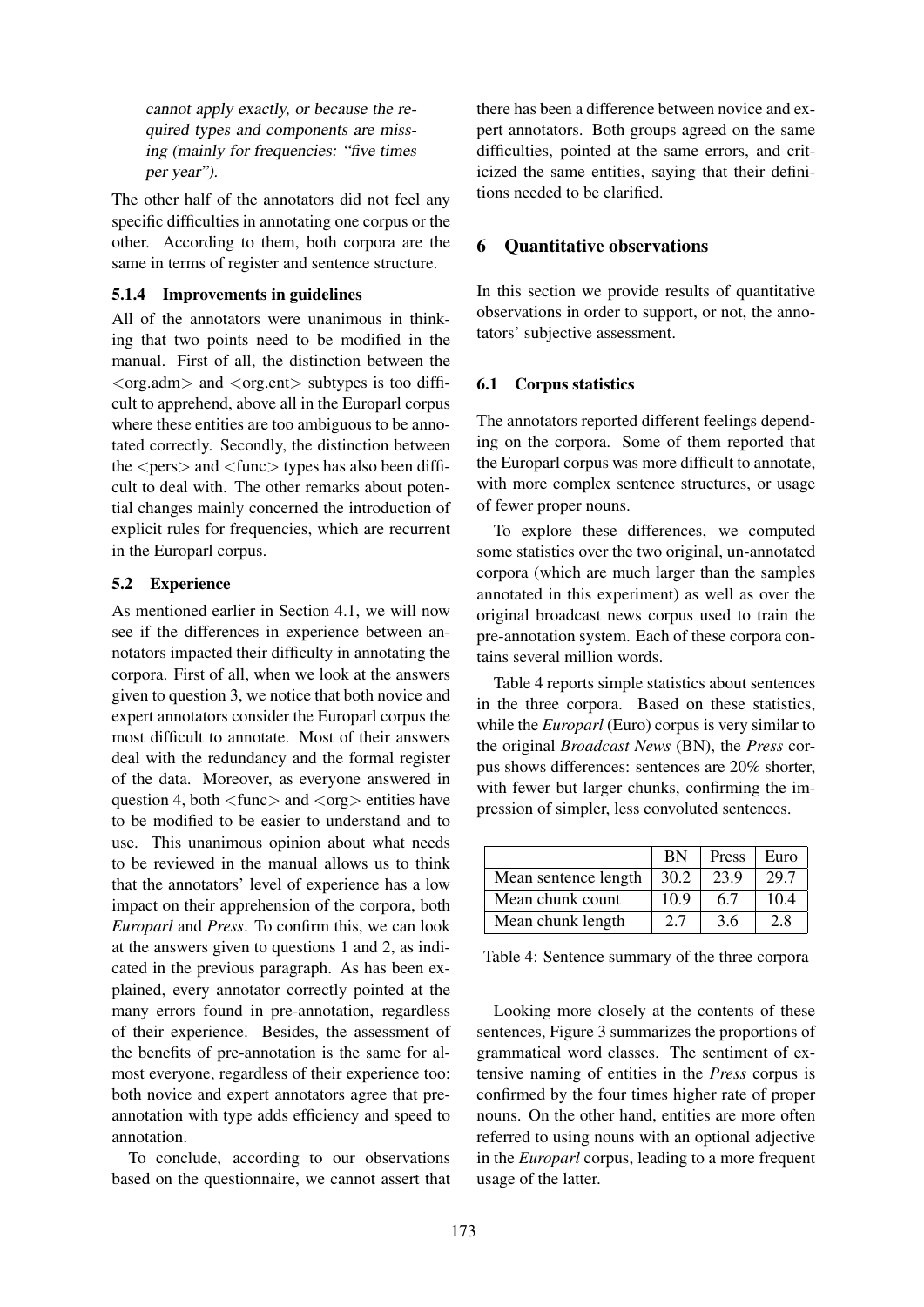

Figure 3: Frequency of word classes in the three corpora ( $BN = Broadcasting$ ) = Broadcast News,  $Est = Press$ , Euro  $=$  Europarl). TOOL  $=$  grammatical words, PCT/NB  $=$  punctuation and numbers,  $ADJ/ADV =$ adjectives and adverbs,  $NAM = proper name, NOM = noun,$  $VFR = v$ erb.

## 6.2 Influence of pre-annotation on the behaviour of annotators

As already mentioned, it is often reported that a bias may occur depending on human confidence in the pre-annotation (Fort and Sagot, 2010; Rehbein et al., 2009; South et al., 2011). An important unknown is always the influence of preannotation on the behaviour of annotators, and at which point pre-annotation induces more errors than it helps. This may obviously depend on preannotation quality. Table 5 summarizes the error rates of the automatic annotator in the studied data (*Press* + *Europarl*) and in comparison to in-domain data. *Insertions* (Ins) are extra annotations, *deletions* (Del) missing annotations, and *substitutions* (Subs) are annotations that are incorrect in type, boundaries, or both. We can see that

|     | Domain Pre-annotation Ins | Del                    | Subs |
|-----|---------------------------|------------------------|------|
|     | Components                | $4.4\%$ 33.6\% 7.8\%   |      |
| Out | <b>Types</b>              | $ 7.0\% 36.2\% 12.7\%$ |      |
|     | Full                      | $ 5.5\% 34.6\% 9.7\% $ |      |
| In. | Full                      | $3.7\%$ 23.4\% 10.6\%  |      |

Table 5: Pre-annotation errors and comparison with in-domain (Broadcast News) data

going out-of-domain increased deletions, probably through a lack of knowledge of domain vocabulary. But it did not influence the other error rates significantly. It is also noticeable that deletion is the type of error most produced by the system, with every third entity missed. Automatic, full pre-annotation of *Press* + *Europarl* obtains a precision of 0.79 and a recall of 0.56.

Human annotator performance can then be measured over the same three error types (Table 6). We

| Pre-annotation | <b>Ins</b> | Del   | Subs     |
|----------------|------------|-------|----------|
| Raw            | 8.9%       | 18.9% | $12.8\%$ |
| Components     | 5.9%       | 16.7% | 11.3%    |
| <b>Types</b>   | 7.1%       | 16.5% | 12.0%    |
| Full           | $7.1\%$    | 16.5% | $10.1\%$ |

Table 6: Mean human annotation error levels for each pre-annotation scheme

can see that annotation quality was systematically improved by pre-annotation, with the best global result obtained by full pre-annotation. In addition there was no increase in deletions (had the human stopped looking at the unannotated text) or insertions (had the human always trusted the system) as might have been feared. This may be a side effect of the high deletion rate, making it obvious to the human that the system was missing things. In any case, the annotation was clearly beneficial in our experiment with no ill effects seen in error rates compared to the gold standard.

#### 6.3 Is pre-annotation useful and to whom?

All annotators asserted that pre-annotation is useful, specifically with types. In this section, we provide observations concerning variations in annotation both in terms of accuracy (F-measure is used) and duration.

|                             | Raw                 | Comp. | <b>Types</b> | - Full |
|-----------------------------|---------------------|-------|--------------|--------|
| Experts                     | $\vert 0.748 \vert$ | 0.786 | 0.778        | 0.791  |
| Novices $\vert 0.682 \vert$ |                     | 0.737 | 0.721        | 0.742  |

Table 7: Mean F-measure of experts and novices, for each pre-annotation scheme

|                | Raw   | $\sim$ Comp. | Types | Full   |
|----------------|-------|--------------|-------|--------|
| Experts        | 109.0 | 52.5         | 64.0  | 39.13  |
| <b>Novices</b> | 151.7 | 135.5        | 117.9 | 103.88 |

Table 8: Mean duration (in minutes) of annotation for experts and novices, for each pre-annotation scheme (two corpus quarters)

Tables 7 and 8 confirm the hypothesis that automatic pre-annotation helps annotators to annotate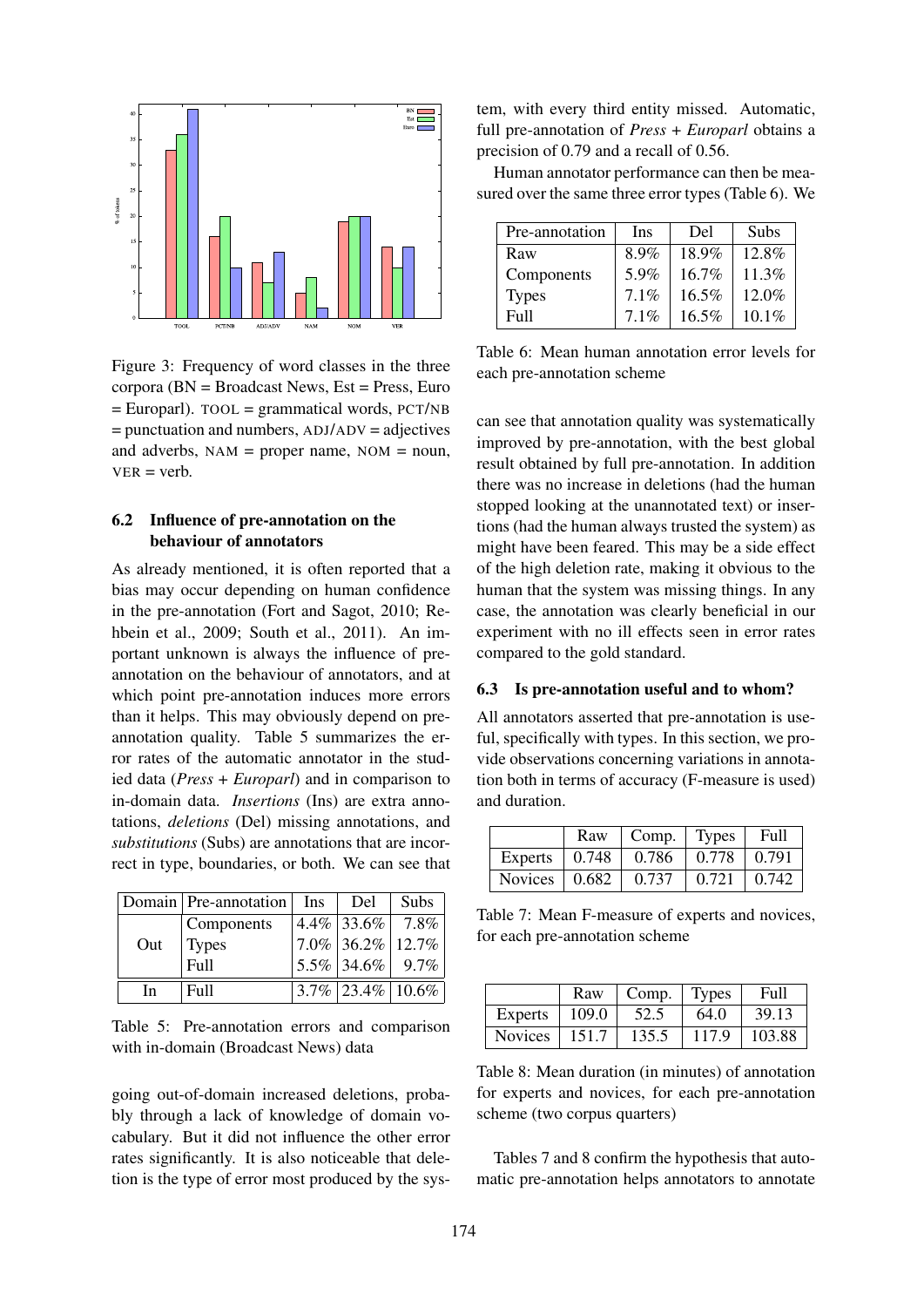faster and to be more efficient. All pre-annotation levels (components, types and both) seem to be helpful for both experts and novices. Experts reached a higher accuracy (F=0.791) and they were more than twice faster with components or full pre-annotation. Similarly, novices performed better when working on a full pre-annotation (F=0.742) and reached a faster working time (48mn less than with no pre-annotation). This last observation contradicts the annotators' reported experience: the annotators felt more comfortable and faster with a types-only pre-annotation than with full pre-annotation (see Section 5.1.2). The results show that full pre-annotation was the best choice for both quality and speed.

These results confirm that pre-annotation is useful, even with a moderate level of performance of the system. Does it help to annotate components and types equally? To answer this question, we computed the F-measure of novices and experts for both components and types separately (see Figure 4).





For experts we can see that all pre-annotation levels allow them to improve their performance on both types and components. However for novices, pre-annotation with types does not improve their performance in labeling components. We also notice that pre-annotation in both types and components allows experts and novices to reach their best performance for both types and components.

# 7 Conclusion and Perspectives

Conclusion. In this paper, we studied the interest of a pre-annotation process for a complex annotation task with only an out-of-domain annotation system available. We also designed our experiments to check whether the level of experience of the annotators made a difference in such a context. The experiment produced in the end a high-quality gold standard (8-way merge including 2 versions without pre-annotation) which enabled us to measure quantitatively the performance of every preannotation scheme.

We noticed that the pre-annotation system proved relatively precise for such a complex task, with 79% correct pre-annotations, but with a poor recall at 56%. This may be a good operating point for a pre-annotation system to reduce bias though.

In our quantitative experiments we found that the fullest pre-annotation helped most, both in terms of quality and annotation speed, even though the quality of the pre-annotation system varied depending on the annotation layer. This contradicted the feelings of the annotators who thought that a type-only pre-annotation was the most efficient. This shows that in such a setting self-evaluation cannot be trusted. On the other hand their remarks about the problems in the annotation guide itself seemed rather pertinent.

When it comes to experts vs. novices, we noted that their behaviour and remarks were essentially identical. Experts were both better and faster at annotating, but had similar reactions to preannotation and essentially the same feelings.

In conclusion, even with an out-of-domain system, a pre-annotation step proves extremely useful in both annotation speed and annotation quality, and at least in our setting, with a reasonably precise system (at the expense of recall) no bias was detectable. In addition, no matter what the annotators feel, as long as precision is good enough, the more pre-annotations the better. Pre-filtering either of our two levels did not help.

Perspectives. Based upon this conclusion, we plan to use automatic pre-annotation in further annotation work, beginning with the present corpora. As a first use, we plan to propose a few changes to the annotation principles in the guidelines we used. To annotate existing corpora with these changes, automatic pre-annotation will be useful.

As a second piece of future work, we plan to annotate new corpora with the existing annotation framework. We also plan to add new types of named entities (e.g., events) to extend the annotation of existing annotated corpora, using the preannotation process to reduce the overall workload.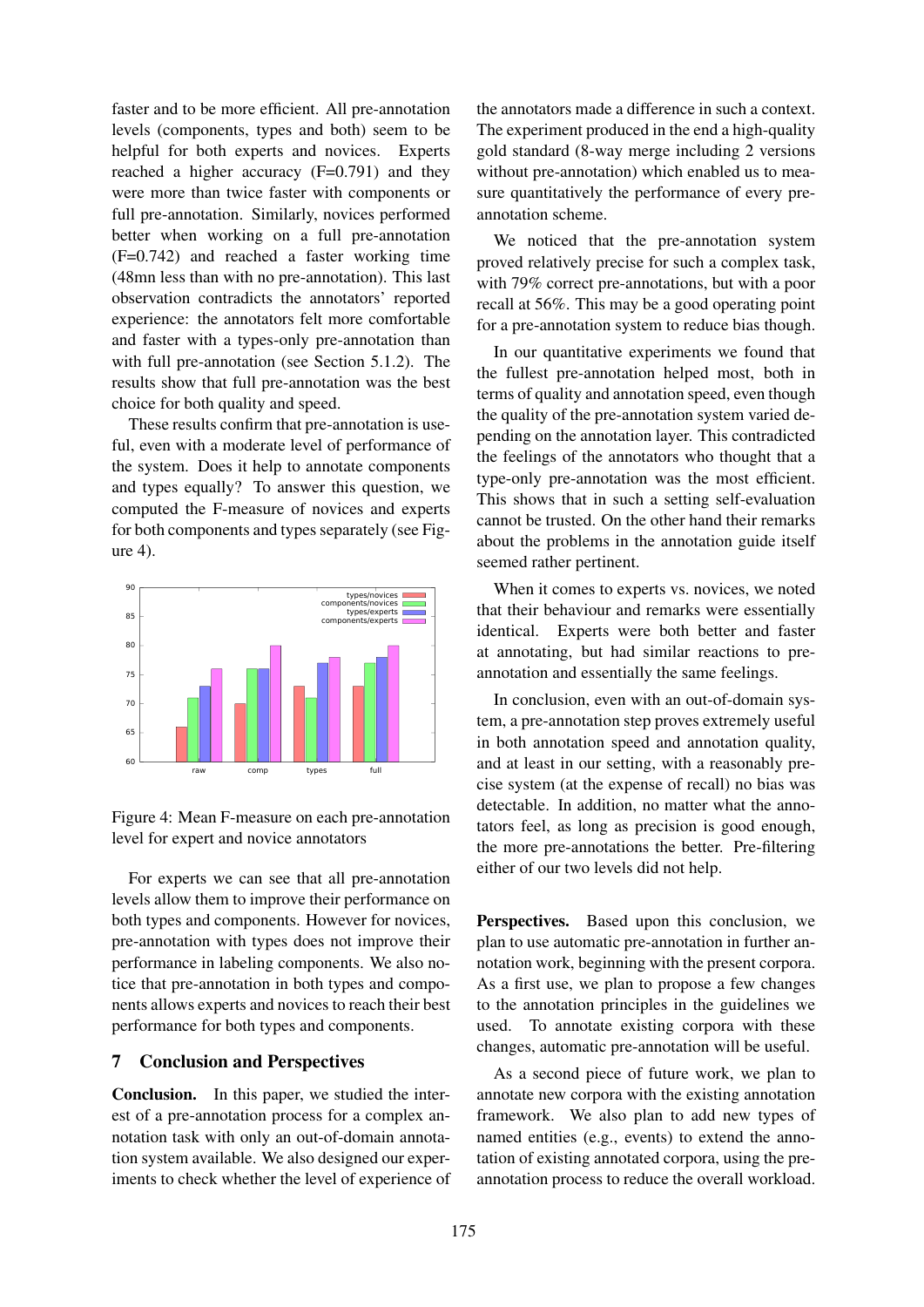#### Acknowledgments

This work has been partially funded by OSEO under the Quaero program and by the French ANR VERA project.

#### References

- Jacob Cohen. 1960. A coefficient of agreement for nominal scales. *Educational and Psychological Measurement*, 20(1):37–46.
- Sandipan Dandapat, Priyanka Biswas, Monojit Choudhury, and Kalika Bali. 2009. Complex linguistic annotation – no easy way out! A case from Bangla and Hindi POS labeling tasks. In *Proc of 3rd Linguistic Annotation Workshop (LAW-III)*, pages 10–18, Suntec, Singapore, August. ACL.
- Marco Dinarelli and Sophie Rosset. 2011. Models cascade for tree-structured named entity detection. In *Proc of IJCNLP*, pages 1269–1278, Chiang Mai, Thailand.
- Manaal Faruqui and Sebastian Padó. 2010. Training and evaluating a German named entity recognizer with semantic generalization. In *Proc of Konvens*, Saarbrücken, Germany.
- Karën Fort and Benoît Sagot. 2010. Influence of preannotation on POS-tagged corpus development. In *Proc of 4th Linguistic Annotation Workshop (LAW-IV)*, pages 56–63, Uppsala, Sweden. ACL.
- Karën Fort, Adeline Nazarenko, and Sophie Rosset. 2012. Modeling the complexity of manual annotation tasks: a grid of analysis. In *Proceedings of COLING 2012*, pages 895–910, Mumbai, India, December. The COLING 2012 Organizing Committee.
- Olivier Galibert, Sophie Rosset, Cyril Grouin, Pierre Zweigenbaum, and Ludovic Quintard. 2011. Structured and extended named entity evaluation in automatic speech transcriptions. In *Proc of IJCNLP*, Chiang Mai, Thailand.
- Cyril Grouin, Sophie Rosset, Pierre Zweigenbaum, Karën Fort, Olivier Galibert, and Ludovic Quintard. 2011. Proposal for an extension of traditional named entities: From guidelines to evaluation, an overview. In *Proc of 5th Linguistic Annotation Workshop (LAW-V)*, pages 92–100, Portland, OR. ACL.
- Minlie Huang, Aurélie Névéol, and Zhiyong Lu. 2011. Recommending MeSH terms for annotating biomedical articles. *Journal of the American Medical Informatics Association*, 18(5):660–7.
- Geoffrey Leech. 1997. Introducing corpus annotation. In Roger Garside, Geoffrey Leech, and Tony McEnery, editors, *Corpus annotation: Linguistic information from computer text corpora*, pages 1–18. Longman, London.
- John Makhoul, Francis Kubala, Richard Schwartz, and Ralph Weischedel. 1999. Performance measures for information extraction. In *Proc. of DARPA Broadcast News Workshop*, pages 249–252.
- Mitchell P Marcus, Mary Ann Marcinkiewicz, and Beatrice Santorini. 1993. Building a large annotated corpus of English: the Penn TreeBank. *Computational Linguistics*, 19(2):313–330.
- Claudiu Mihaila, Tomoko Ohta, Sampo Pyysalo, and Sophia Ananiadou. 2013. Biocause: Annotating and analysing causality in the biomedical domain. *BMC Bioinformatics*, 14:2.
- Céline Poudat and Doninique Longrée. 2009. Variations langagieres et annotation morphosyntaxique ` du latin classique. *Traitement Automatique des Langues*, 50(2):129–148.
- Dietrich Rebholz-Schuhmann, Antonio Jimeno, Chen Li, Senay Kafkas, Ian Lewin, Ning Kang, Peter Corbett, David Milward, Ekaterina Buyko, Elena Beisswanger, Kerstin Hornbostel, Alexandre Kouznetsov, René Witte, Jonas B Laurila, Christopher JO Baker, Cheng-Ju Kuo, Simone Clematide, Fabio Rinaldi, Richárd Farkas, György Móra, Kazuo Hara, Laura I Furlong, Michael Rautschka, Mariana Lara Neves, Alberto Pascual-Montano, Qi Wei, Nigel Collier, Md Faisal Mahbub Chowdhury, Alberto Lavelli, Rafael Berlanga, Roser Morante, Vincent Van Asch, Walter Daelemans, José L Marina, Erik van Mulligen, Jan Kors, and Udo Hahn. 2011. Assessment of NER solutions against the first and second CALBC silver standard corpus. *J Biomed Semantics*, 2.
- Ines Rehbein, Josef Ruppenhofer, and Caroline Sporleder. 2009. Assessing the benefits of partial automatic pre-labeling for frame-semantic annotation. In *Proc of 3rd Linguistic Annotation Workshop (LAW-III)*, pages 19–26, Suntec, Singapore. ACL.
- Eric Ringger, Peter McClanahan, Robbie Haertel, George Busby, Marc Carmen, James Carroll, Kevin Seppi, and Deryle Lonsdale. 2007. Active learning for part-of-speech tagging: Accelerating corpus annotation. In *Proc of Linguistic Annotation Workshop (LAW)*, pages 101–108. ACL.
- Sophie Rosset, Cyril Grouin, Karën Fort, Olivier Galibert, Juliette Kahn, and Pierre Zweigenbaum. 2012. Structured named entities in two distinct press corpora: Contemporary broadcast news and old newspapers. In *Proc of 6th Linguistic Annotation Workshop (LAW-VI)*, pages 40–48, Jeju, South Korea. ACL.
- William A Scott. 1955. Reliability of content analysis: The case of nominal scale coding. *Public Opinion Quaterly*, 19(3):321–325.
- Burr Settles, Mark Craven, and Lewis Friedland. 2008. Active learning with real annotation costs. In *Proc of the NIPS Workshop on Cost-Sensitive Learning*.